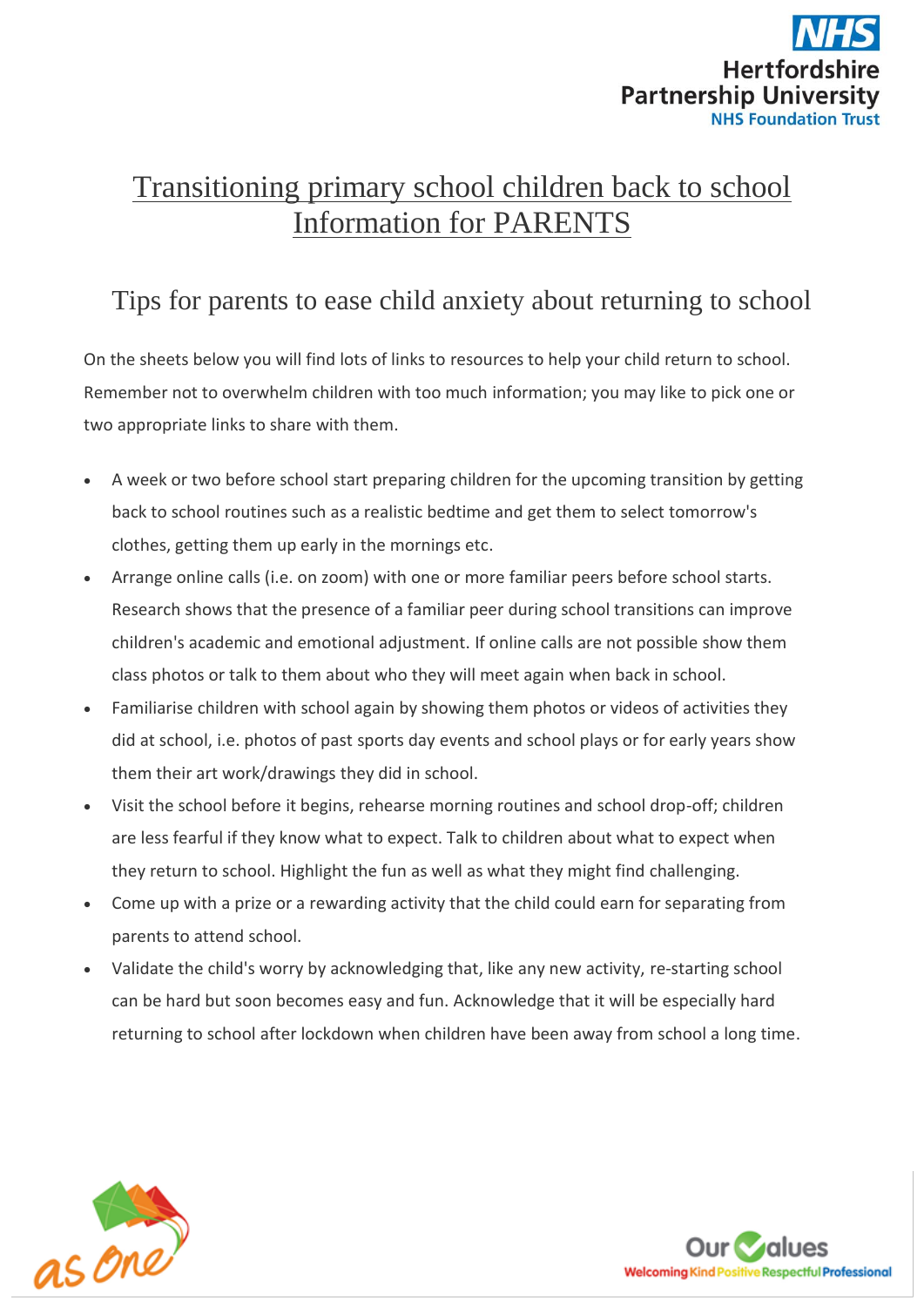

- Reassure children that school is a safe place and explain what they can do to keep themselves safe (i.e. when sneezing 'catch it, bin it and kill it' by washing their hands after throwing their tissue away). Explain what you as a parent will do to keep you safe while they are in school.
- Parents should try and manage their own anxieties in front of their children, model a sense of calm and confidence.
- Explain to children that social distancing does not mean social disconnection. Help children understand they are still valued and important, even if they cannot get physically close to their friends, extended family and teachers. Frame this positively "we are doing this to keep everyone safe." Involve children in thinking about creative ways that they can connect with their peers in non-tactile ways such as coming



"All right," said the Gruffalo, bursting with laughter. "You go ahead and I'll follow two metres after."

up with new games. It is ok to acknowledge that this may initially feel difficult and there could be an element of loss around this. This is a lovely 2 minute animated video to show children during social distancing restrictions, it's called 'While we can't hug':

<https://www.youtube.com/watch?v=2PnnFrPaRgY>

 Give children time to adapt to the school routines again and to social distancing restrictions. School will look like very different place when they return so it may take even longer for them to settle. Allow them time to build a new 'normality'. For children aged 3-7 years, Shere Infant School and Nursery in Surrey have created an excellent online book called 'Coming back to school in a bubble':

[https://drive.google.com/file/d/15sUpyqOlgtI\\_eNWp1gnVHQRjopnS\\_axE/view](https://drive.google.com/file/d/15sUpyqOlgtI_eNWp1gnVHQRjopnS_axE/view) There is an audio reading (4.34 minutes) of this book also available : <https://www.youtube.com/watch?v=XUXDX0WFyno&feature=youtu.be>



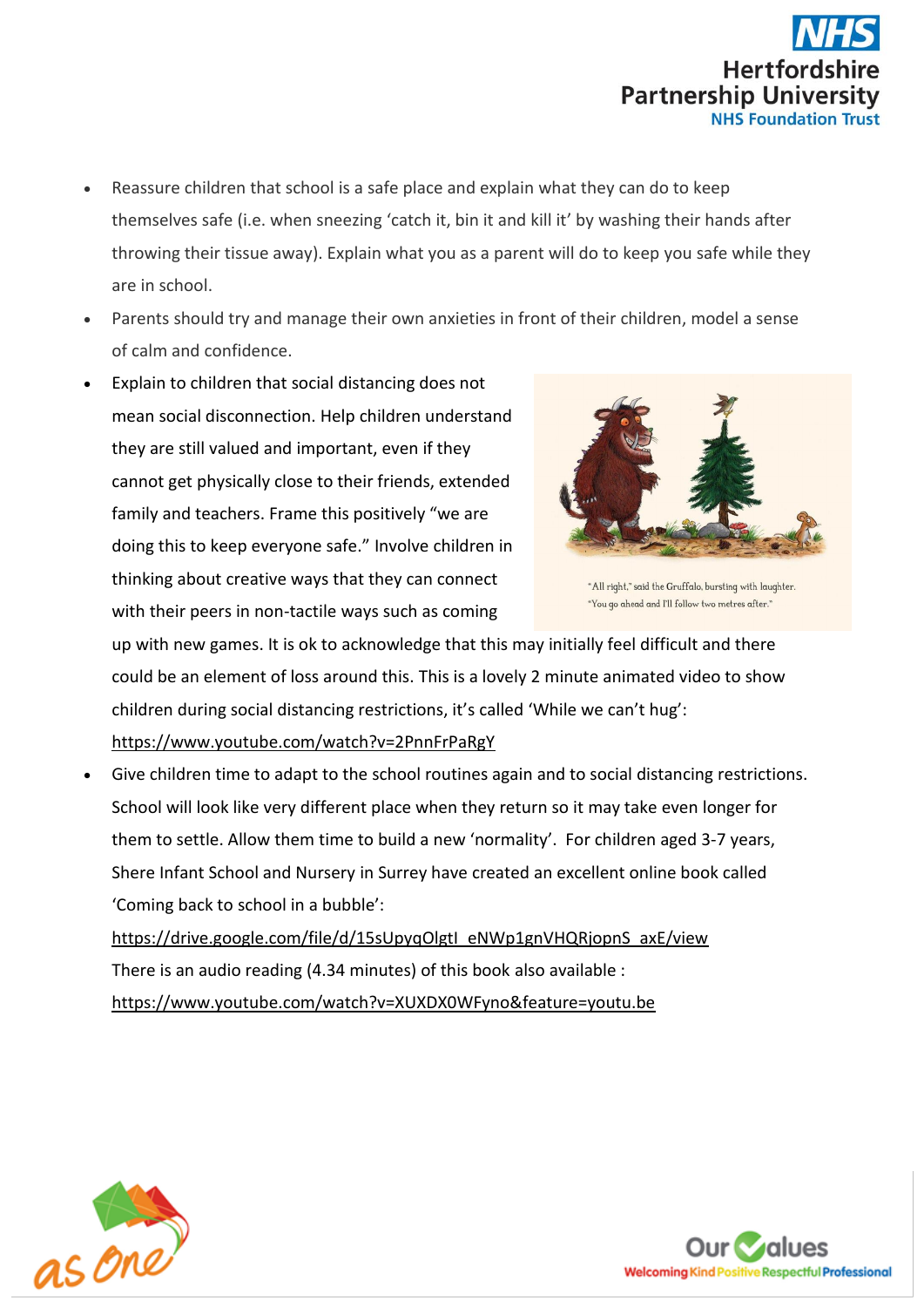

# For anxious older children who do not want to attend school, explain to them:

- How avoiding school maintains their anxiety. Facing our fears may increase our anxiety at first but eventually the anxiety reduces.
- The body symptoms that we experience when we're anxious (i.e. fast beating heart, sweaty palms, fast breathing etc.) can be alarming but they are our body's natural response to a perceived danger.

Below are videos aimed at children to explain overwhelming feelings like anxiety:

- **Fight Flight Freeze – A guide to Anxiety for Key Stage 2 primary school children:** [https://www.youtube.com/watch?v=FfSbWc3O\\_5M](https://www.youtube.com/watch?v=FfSbWc3O_5M)
- **Fight Flight Freeze – A guide to Anxiety for secondary school children:** <https://www.youtube.com/watch?v=rpolpKTWrp4>
- **The owl and guard dog brain – For Key Stage 2 primary school children:**  <https://www.youtube.com/watch?v=so8QN9an3t8>
- For early years and Key Stage 1 children, find opportunities to talk about different emotions with them. Normalise, empathise, identify feelings, and reflect on what you might see 'I can see you are feeling worried'. Increasing children's emotional literacy helps them understand how they're feeling and whether they need to do something to manage those feelings. CBeebies have put together some videos for parents and children to explore emotions:
	- <https://www.bbc.co.uk/cbeebies/joinin/talking-to-your-child-about-emotions>
	- <https://www.bbc.co.uk/cbeebies/joinin/help-children-cope-with-emotions>
	- https://www.bbc.co.uk/cbeebies/makes/feeling-better-feelings-tree



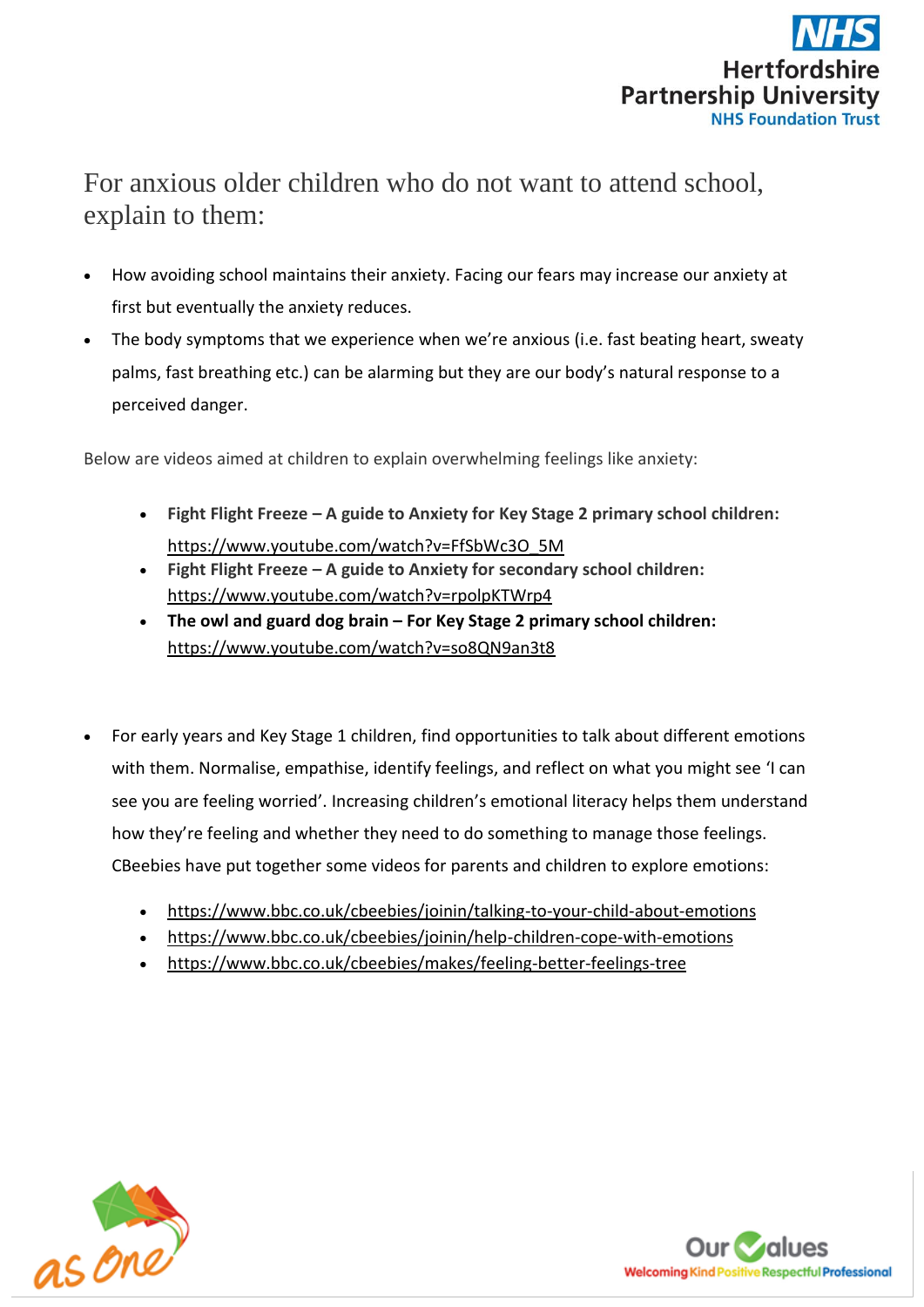

The best way to reduce anxiety is by calming our body symptoms. We can do this by practicing techniques such as muscle relaxation, breathing, grounding exercises. Below are some ideas on how children can relax their bodies.

- Kids muscle relaxation: <https://www.youtube.com/watch?v=cDKyRpW-Yuc>
- Relax like a cat:<http://www.moodcafe.co.uk/media/26930/Relaxleaflet.pdf>
- Relaxation exercises: [https://www.savethechildren.org.uk/what-we](https://www.savethechildren.org.uk/what-we-do/coronavirus/resources/learning-at-home/relaxation-exercises-to-do-at-home-with-your-kids)[do/coronavirus/resources/learning-at-home/relaxation-exercises-to-do-at-home](https://www.savethechildren.org.uk/what-we-do/coronavirus/resources/learning-at-home/relaxation-exercises-to-do-at-home-with-your-kids)[with-your-kids](https://www.savethechildren.org.uk/what-we-do/coronavirus/resources/learning-at-home/relaxation-exercises-to-do-at-home-with-your-kids)
- Relaxation for sleep: [https://raisingchildren.net.au/toddlers/parenting-in](https://raisingchildren.net.au/toddlers/parenting-in-pictures/sleep-relaxation)[pictures/sleep-relaxation](https://raisingchildren.net.au/toddlers/parenting-in-pictures/sleep-relaxation)
- Calming anxiety: <https://copingskillsforkids.com/calming-anxiety>
- Seven techniques for helping kids keep calm: https://www.bbc.co.uk/cbeebies/joinin/seven-techniques-for-helping-kids-keepcalm

#### Parent resources to support children returning to school:

- **The Little Elf and Flowers of Hope and Bravery** is a therapeutic story to help children explore different feelings about returning to school after coronavirus lockdown: [https://www.shropshire.gov.uk/media/15063/eps-the-little-elf-and-the-flowers-of](https://www.shropshire.gov.uk/media/15063/eps-the-little-elf-and-the-flowers-of-hope-and-bravery.pdf)[hope-and-bravery.pdf](https://www.shropshire.gov.uk/media/15063/eps-the-little-elf-and-the-flowers-of-hope-and-bravery.pdf)
- **Top tips for returning to school after lockdown:** [https://www.mrsmactivity.co.uk/top](https://www.mrsmactivity.co.uk/top-tips-for-returning-to-school-after-lockdown/)[tips-for-returning-to-school-after-lockdown/](https://www.mrsmactivity.co.uk/top-tips-for-returning-to-school-after-lockdown/)
- **Advice to parents on children returning to school:** <https://www.annafreud.org/media/5103/all-change-parents-back-to-school-guide.pdf>
- **Information for parents to help children cope with change:** [https://www.mentallyhealthyschools.org.uk/media/2039/top-ten-tips-for-coping-with](https://www.mentallyhealthyschools.org.uk/media/2039/top-ten-tips-for-coping-with-change.pdf)[change.pdf](https://www.mentallyhealthyschools.org.uk/media/2039/top-ten-tips-for-coping-with-change.pdf)
- **A guide to separation anxiety:** [https://www.helpguide.org/articles/anxiety/separation](https://www.helpguide.org/articles/anxiety/separation-anxiety-and-separation-anxiety-disorder.htm?pdf=12838)[anxiety-and-separation-anxiety-disorder.htm?pdf=12838](https://www.helpguide.org/articles/anxiety/separation-anxiety-and-separation-anxiety-disorder.htm?pdf=12838)



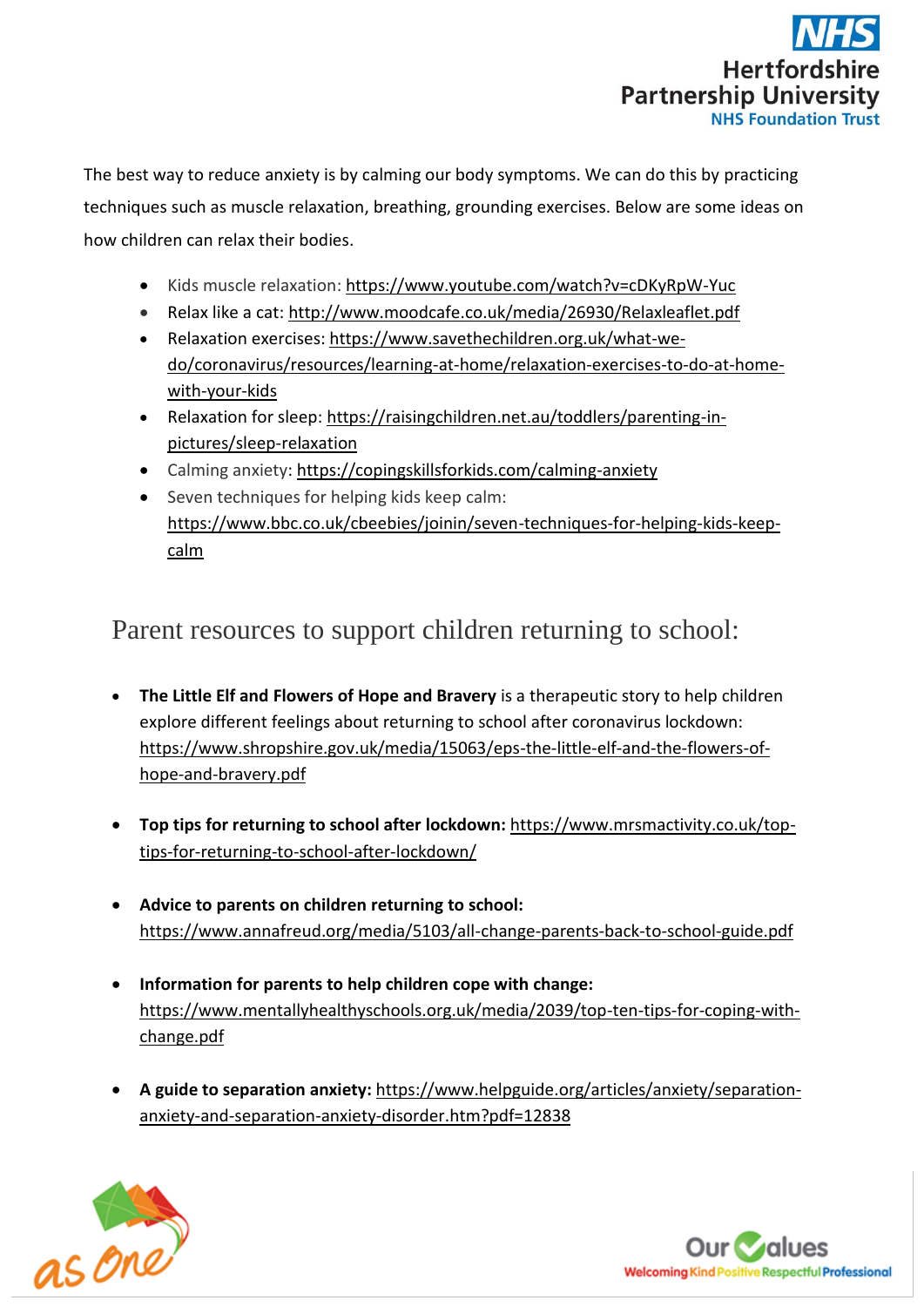

- **Information on school refusal:**  [https://mindedforfamilies.org.uk/Content/refusal\\_to\\_go\\_to\\_school/#/id/59faef4f768f5](https://mindedforfamilies.org.uk/Content/refusal_to_go_to_school/#/id/59faef4f768f5e9649724d03) [e9649724d03](https://mindedforfamilies.org.uk/Content/refusal_to_go_to_school/#/id/59faef4f768f5e9649724d03)
- **Information on how to support a grieving child:** https://www.griefencounter.org.uk/child-bereavement-support/advice-andinformation/

#### Talking to children about coronavirus

- **Unicef:** [https://www.unicef.org/coronavirus/how-talk-your-child-about-coronavirus](https://www.unicef.org/coronavirus/how-talk-your-child-about-coronavirus-covid-19)[covid-19](https://www.unicef.org/coronavirus/how-talk-your-child-about-coronavirus-covid-19)
- **Child Mind Institute:** [https://childmind.org/article/talking-to-kids-about-the](https://childmind.org/article/talking-to-kids-about-the-coronavirus/)[coronavirus/](https://childmind.org/article/talking-to-kids-about-the-coronavirus/)
- **Centre of Disease Control and Prevention:** [https://www.cdc.gov/coronavirus/2019](https://www.cdc.gov/coronavirus/2019-ncov/daily-life-coping/talking-with-children.html?CDC_AA_refVal=https%3A%2F%2Fwww.cdc.gov%2Fcoronavirus%2F2019-ncov%2Fcommunity%2Fschools-childcare%2Ftalking-with-children.html) [ncov/daily-life-coping/talking-with](https://www.cdc.gov/coronavirus/2019-ncov/daily-life-coping/talking-with-children.html?CDC_AA_refVal=https%3A%2F%2Fwww.cdc.gov%2Fcoronavirus%2F2019-ncov%2Fcommunity%2Fschools-childcare%2Ftalking-with-children.html)[children.html?CDC\\_AA\\_refVal=https%3A%2F%2Fwww.cdc.gov%2Fcoronavirus%2F2019](https://www.cdc.gov/coronavirus/2019-ncov/daily-life-coping/talking-with-children.html?CDC_AA_refVal=https%3A%2F%2Fwww.cdc.gov%2Fcoronavirus%2F2019-ncov%2Fcommunity%2Fschools-childcare%2Ftalking-with-children.html) [ncov%2Fcommunity%2Fschools-childcare%2Ftalking-with-children.html](https://www.cdc.gov/coronavirus/2019-ncov/daily-life-coping/talking-with-children.html?CDC_AA_refVal=https%3A%2F%2Fwww.cdc.gov%2Fcoronavirus%2F2019-ncov%2Fcommunity%2Fschools-childcare%2Ftalking-with-children.html)
- **World Health Organization** produced a video (from timestamp 10.56 minutes) which provides advice for parents on how to support conversations with their child about the virus: <https://youtu.be/zDx1LKkk5c4>

**For latest information on covid-19 please check:** <https://www.nhs.uk/conditions/coronavirus-covid-19/>